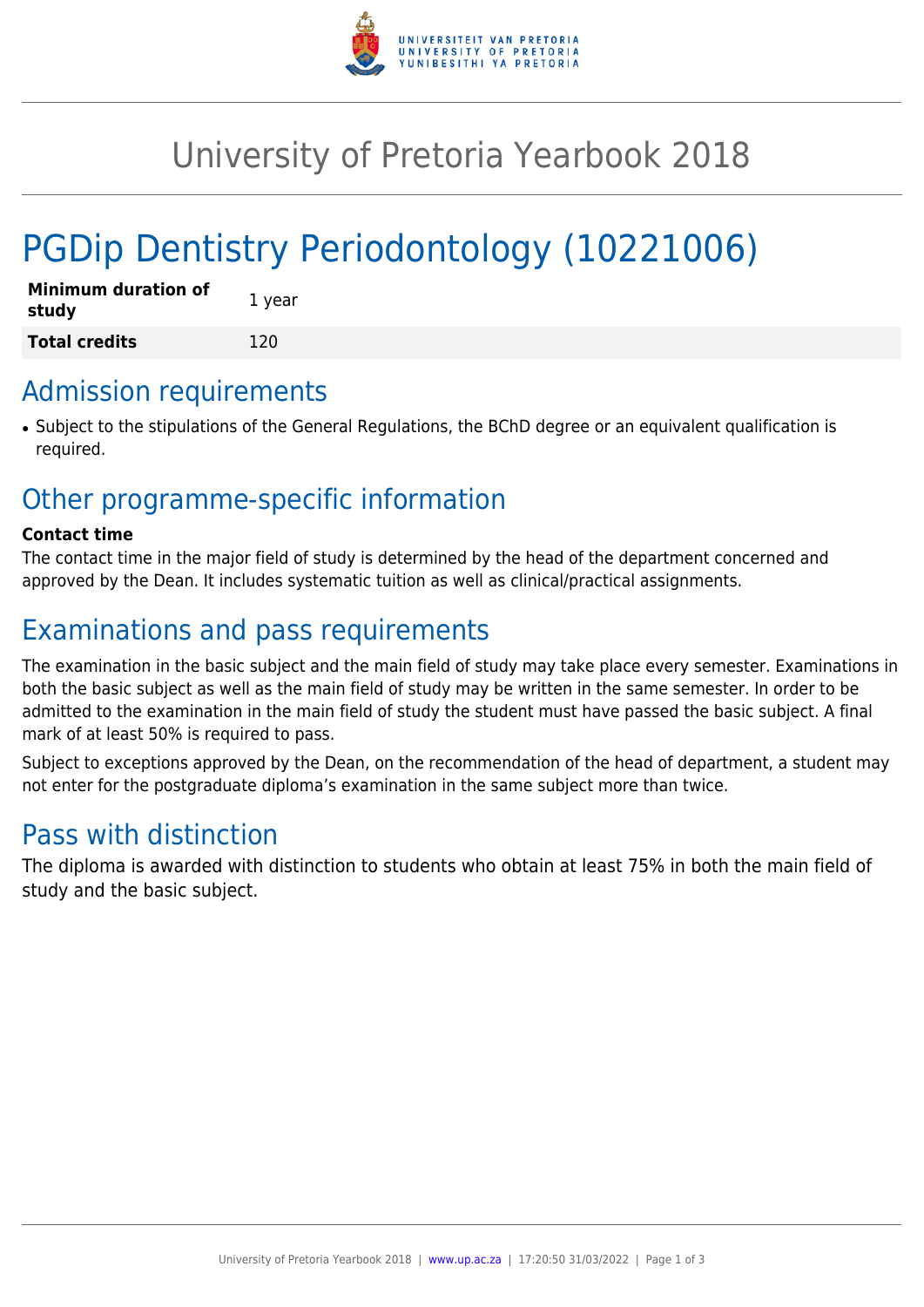

# Curriculum: Final year

**Minimum credits: 120**

## **Core modules**

## **Periodontology 701 (PDL 701)**

| <b>Module credits</b>         | 100.00                                     |
|-------------------------------|--------------------------------------------|
| Language of tuition           | Separate classes for Afrikaans and English |
| <b>Department</b>             | Periodontics and Oral Medicine             |
| <b>Period of presentation</b> | Year                                       |

## **Elective modules**

#### **Anatomy 710 (ANA 710)**

| <b>Module credits</b>         | 20.00                                       |
|-------------------------------|---------------------------------------------|
| <b>Prerequisites</b>          | No prerequisites.                           |
| Language of tuition           | Afrikaans and English are used in one class |
| <b>Department</b>             | Anatomy                                     |
| <b>Period of presentation</b> | Semester 1                                  |

### **Anatomy and principles of surgery 700 (CBA 700)**

| <b>Module credits</b>         | 20.00                                      |
|-------------------------------|--------------------------------------------|
| Language of tuition           | Separate classes for Afrikaans and English |
| <b>Department</b>             | Maxillo Facial and Oral Surgery            |
| <b>Period of presentation</b> | Semester 1                                 |

## **Physiology 714 (FSG 714)**

| <b>Module credits</b>         | 20.00                          |
|-------------------------------|--------------------------------|
| Language of tuition           | Module is presented in English |
| <b>Department</b>             | Physiology                     |
| <b>Period of presentation</b> | Year                           |

### **Applied oral biology 700 (MDB 700)**

| <b>Module credits</b>         | 20.00                                      |
|-------------------------------|--------------------------------------------|
| Language of tuition           | Separate classes for Afrikaans and English |
| <b>Department</b>             | Oral Pathology and Oral Biology            |
| <b>Period of presentation</b> | Semester 1                                 |